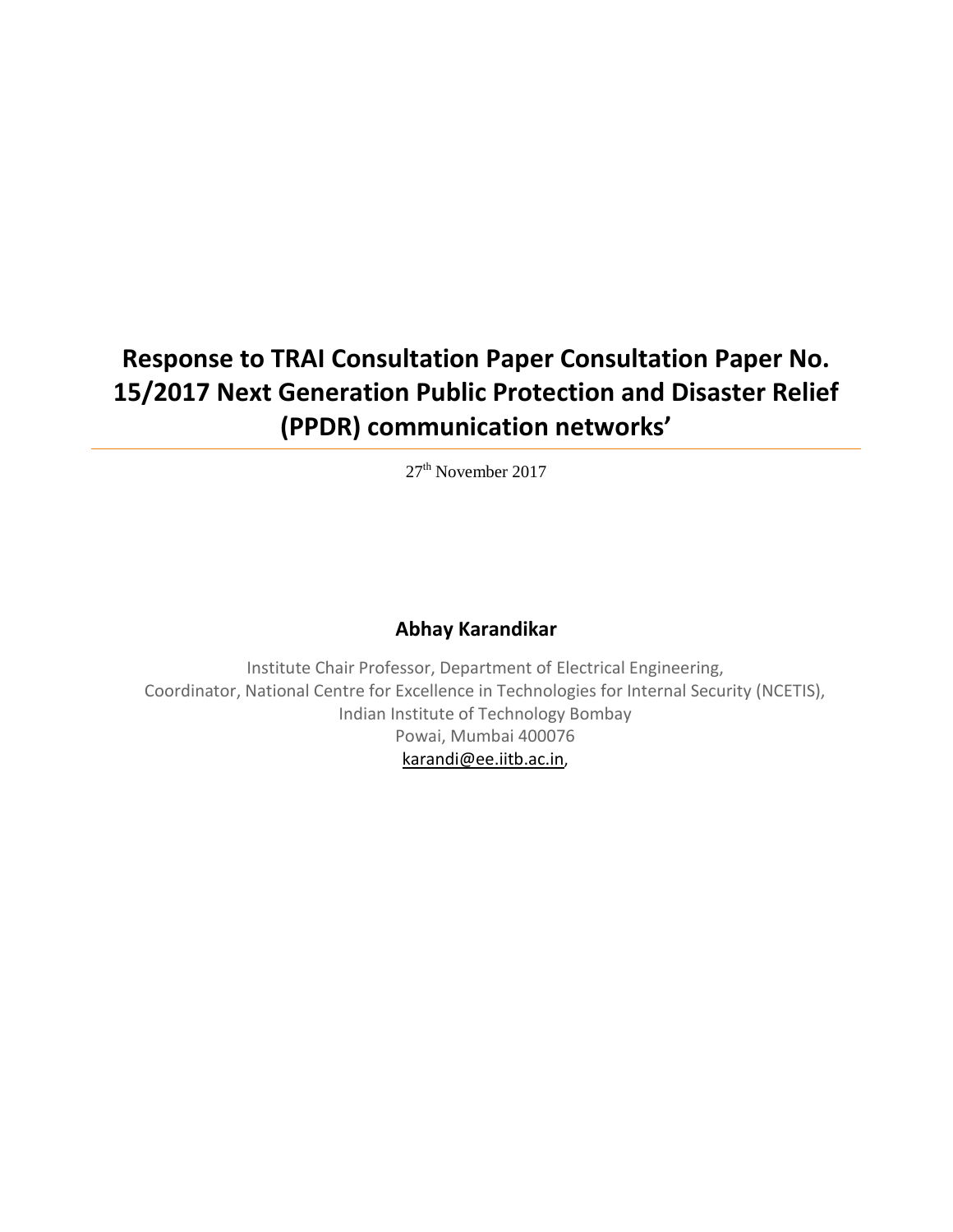# TABLE OF CONTENTS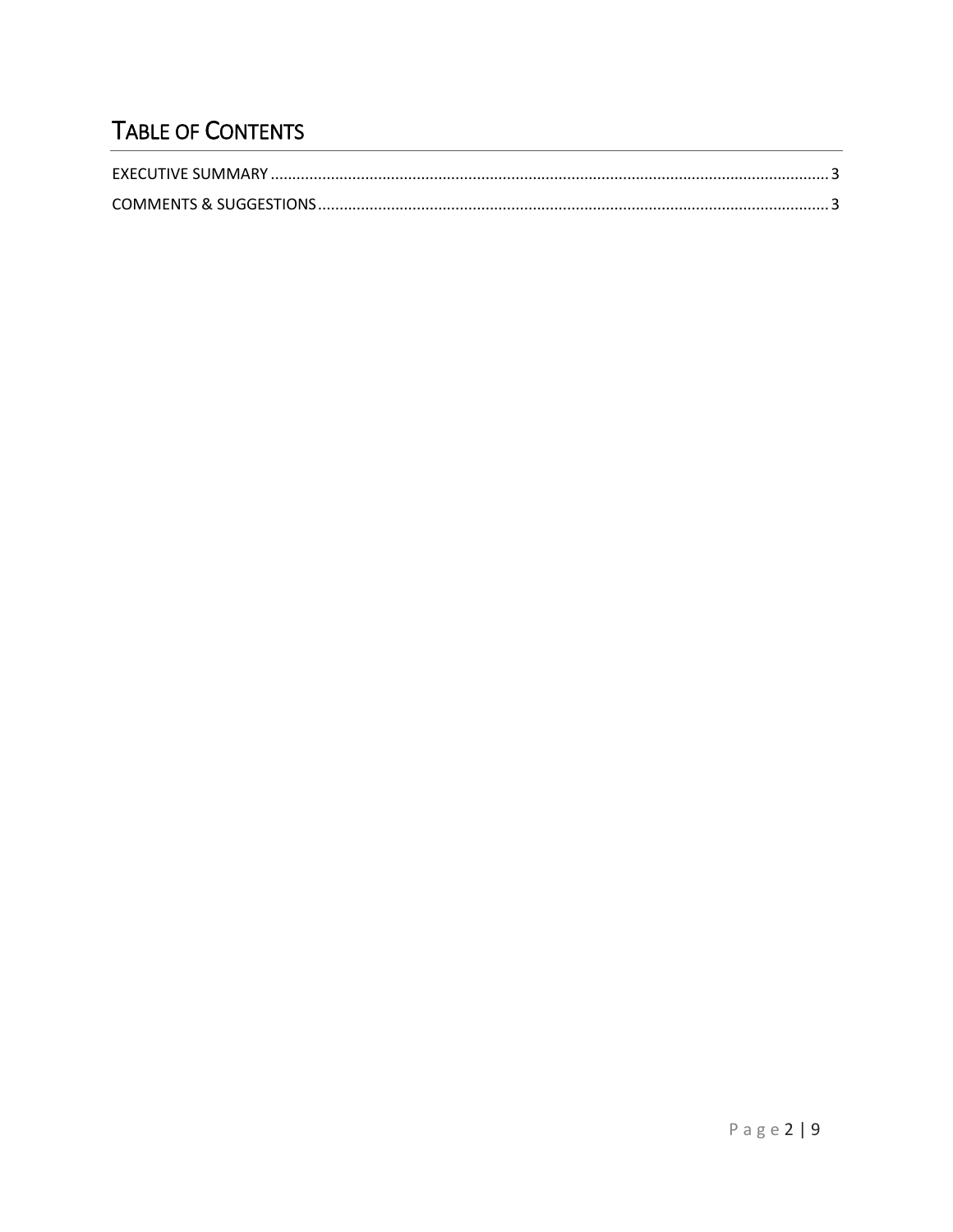## <span id="page-2-0"></span>EXECUTIVE SUMMARY

**The National Center of Excellence in Technology for Internal Security (NCETIS) at Indian Institute of Technology Bombay has been setup with the support of Ministry of Electronics and Information Technology (MeitY). In NCETIS, several products and technologies are being developed including those in Communications Systems to address the requirements of state and central police forces. Our response to TRAI consultation paper is based on our understanding of the requirements of state and central police forces through sustained interactions.**

## <span id="page-2-1"></span>COMMENTS & SUGGESTIONS

The following are comments and suggestions for some questions listed in the consultation paper.

#### **Q1. Do you consider the existing fragmented model of PPDR communication network in the country adequate to meet the present day challenges? If not, what are the deficiencies in the existing model of PPDR?**

Our Response –

The existing fragmented model of PPDR communication network in India is definitely not adequate to cater to the present day challenges. The following are the deficiencies of the current model.

1. Currently, there is no uniformity in the operational frequency bands for Narrowband PPDR across the country. Various state and central security agencies are adopting different noninteroperable technologies such as APCO Project 25 (P25), Terrestrial Trunk Radio (TETRA) or Digital Mobile Radio (DMR) for their voice networks deployed over varying frequency bands in 300MHz/400MHz/800MHz. The devices for these technologies are restricted to operate only in the frequency bands for which the devices are made available by vendors. This prohibits the use of a homogeneous infrastructure and devices by different agencies of the country, which is very critical when there is a need for various security agencies to share vital information with each other especially during emergency.

2. High situational awareness is a very important contemporary PPDR requirement that cannot be met by the currently deployed Narrowband PPDR technologies. Such systems typically operate on spot frequencies and can only support two-way voice communications with little or no inherent support for data or multimedia services. Hence there is an urgent need for a technology upgrade of PPDR network by leveraging broadband wireless emergency communication systems. The dependence on public networks for inter-agency communication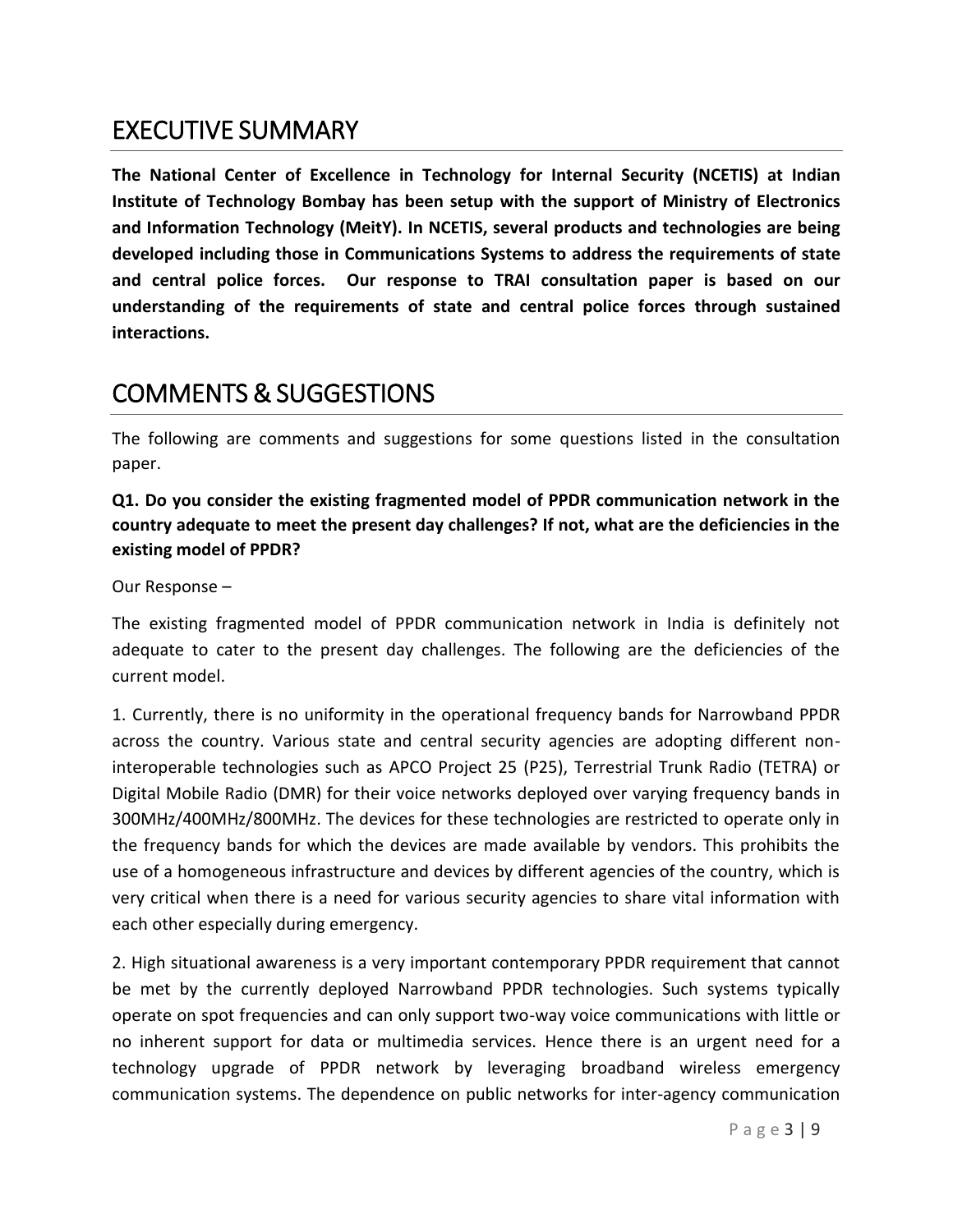needs to be eliminated. While security compromise is a crucial issue, unavailability or overloading of public networks during a disaster scenario would make it impossible for interagency coordination and knowledge sharing. For instance, in the event of a natural calamity like a flood or earthquake, or a man-made disaster such as a building fire or bomb explosion, multiple first responders from various agencies such as the police force, fire services etc. could be involved in field operations. A centralized command center monitoring the situation could guide all the field responders of various agencies if all of them were communicating over a single frequency using the same radio technology. If the field responders of a certain agency are using equipment that are incompatible with a rapidly deployable central monitoring node that could be setup during emergencies, it is possible that they are unable to receive crucial inputs which could result in compromising their safety as well along with civilian lives.

3. Besides deploying a uniform radio technology for all the security agencies, it is also important for the agencies to have access to devices that support a harmonized frequency band dedicated for operations across the country. This would allow the agencies to coordinate in real-time during emergencies using the harmonized band as otherwise crucial time could be lost if using mechanisms to relay messages through more than one communication system.

**Q2. In the various models described in para 2.11-2.15, in your opinion which of the model (dedicated, commercial, hybrid) will be more suitable for Indian conditions? or Is there any other alternate model which would be more suitable for Indian telecom environment? Please provide rationale for the suggested model.**

Our Response –

It would be most prudent to primarily adopt the integrated coordinated model for a nationwide public safety broadband network to ensure that the network is resilient and secure. This would involve designation of a dedicated spectrum for PPDR operations.

Please note that the State Police forces already deploy and manage state wide network based on narrow band PPDR such as TETRA or P25 and other such systems. However, these networks do not inter-operate with other states. Integration of these networks through a centrally coordinated effort as a dedicated nationwide PPDR network will help in inter-operability with all state police and other first responders like fire brigade and addressing the problem of fragmentation.

Allocation of dedicated spectrum for the nationwide broadband network is likely to foster an indigenous device ecosystem and provide an impetus to the development of sophisticated communication devices in the country. It would pave the way for various agencies in the country to work together and coordinate PPDR operations in real time.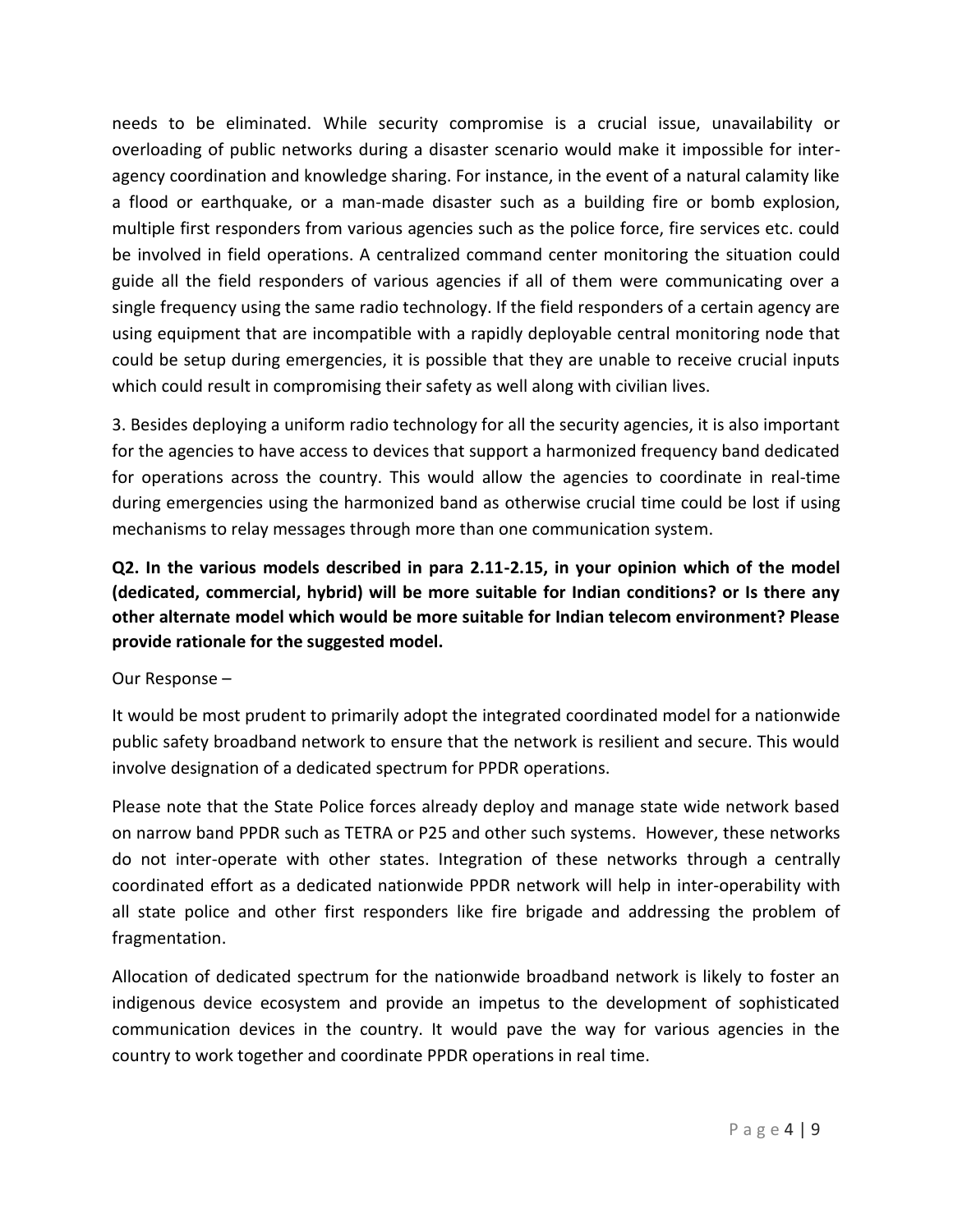Building an integrated dedicated PPDR network under the coordinated control of the central agency will make the network highly reliable and highly available. Also, an integrated dedicated network will be necessary for the security of data. The level of security and exclusivity required by security agencies cannot be provided by commercial telecom network even if PPDR users are treated as a privileged special user group.

## **Q3. Should PSUs be earmarked for providing nationwide broadband PPDR communication network? Please justify your answer.**

Our Response-

State and Central Security agencies already deploy and manage state wide PPDR network through their wireless divisions in respective organization. It is necessary to integrate all these networks, enhance with broadband capabilities and create a nationwide B-PPDR communication network under the overall coordination of a central agency.

#### **Q4.Will it be technically feasible and beneficial to permit PPDR trunking service roaming on public telecom networks? If yes, what challenges do you foresee in implementation of such an arrangement? Please justify your answer.**

#### Our Response –

See our response to Question no 2. It is not advisable to permit PPDR trunking service roaming on public telecom networks for security operations as the level of security and exclusivity required cannot be ensured. However, priority services for mobile phones (as per TRAI recommendations on Priority Call Routing) of security personnel can be offered in addition to exclusive PPDR network.

#### **Q5. Can frequency bands be identified exclusively for public protection and disaster relief? What are the candidate bands for PPDR operations in India?**

Our Response –

There is an indispensable need for the allocation of dedicated spectrum for broadband services in the public safety bands. It is important for India to assign bands for exclusive deployment of Broadband PPDR systems as being done by many other countries (USA, Korea, Canada, France etc.).The current frequency allocation for public safety communication in India (IND82 in NFAP 2011) recommends the following bands for PPDR communications:

380-400 MHz, 406.1-430 MHz, 440-470 MHz, 746-806 MHz, 806-824/851-869 MHz, 4940-4990 MHz and 5850-5925 Mhz.

## **It is recommended to designate the band 440-470 MHz as the nationally harmonized spectrum dedicated for Broadband PPDR operations. This band would be an ideal candidate for B-PPDR in India considering the following factors.**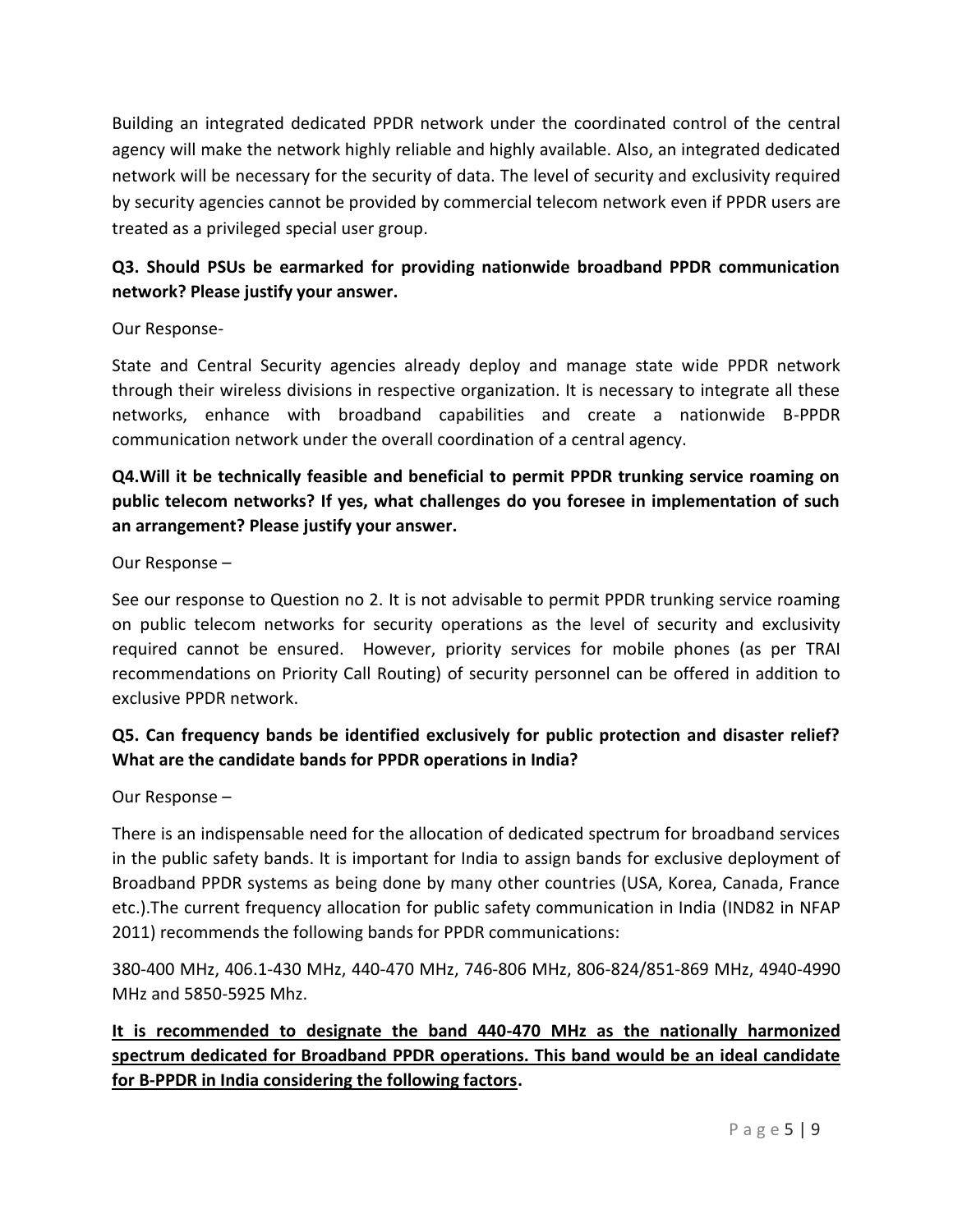1. In its Resolution 646 of World Radiocommunications Conference (WRC)-15, ITU-R has recognized that bands 406.1-430 MHz, 440-470 MHz and 4940-4990 MHz could be used for PPDR applications including Broadband PPDR in Region 3 (where India belongs). Even though ITU-R Radio Regulations have identified 450-470MHz as an IMT band, the WRC solution for PPDR applications for Region 3 does not preclude the countries in the region from realizing and deploying B-PPDR in a non-IMT band. Since the frequency range of 440-470 MHz has been identified as one of the PPDR bands for Region 3 in WRC 15 Resolution 646, this complete 30 MHz range, instead of a subset of the same, should be considered for B-PPDR applications. Designating this complete range (440-470 MHz) for B-PPDR would help in harmonization as well as better alignment of NFAP with WRC 15-Resolution 646.

2. In terms of path loss in outdoor environments, performance in 400 MHz will be better than that of other higher frequency bands, say 700/800 MHz. Building penetration in urban areas, including indoor coverage in difficult places such as stairwells, is also good for 400 MHz.

3. The propagation characteristics of 400 MHz band are typically better than those of 700/800 MHz band. Therefore the communication network using 400 MHz band is likely to have lesser number of base stations than the one using 700/800 MHz band, which is expected to result in the reduction of capital expenditure(CAPEX) and Operational and Maintenance cost (OPEX). This also means that with the introduction of broadband services in the 400 MHz band, coverage of a given area can be achieved with the same number of radio sites as the current narrow band networks deployed in the same band.

## **Considering that existing narrow band systems (TETRA/P25 /DMR) are currently deployed in 400MHz/800MHz and in view of the operational needs outlined above, requirement of broadband public protection and disaster relief (B-PPDR) communications should be considered in the frequency band 440-470 MHz**.

Products and systems based on Long Term Evolution- Public Safety (LTE-P) are available now for broadband PPDR. LTE standard is being enhanced with many mission critical features such as Mission Critical Push to Talk and Group Call normally present in PPDR technology such as TETRA.

#### **Q6. If wideband/broadband PPDR is to be implemented in India, what quantum of spectrum will be needed for such solution for PPDR?**

#### Our Response –

The quantum of spectrum depends on the use cases (some of them are outlined below) but B-PPDR systems would require a minimum bandwidth of 10 MHz for satisfactory operations. However, considering the large population in big cities in India, a contiguous frequency band of at least 20MHz should be allocated for B-PPDR so that it could cater to the requirement of all public safety related communications.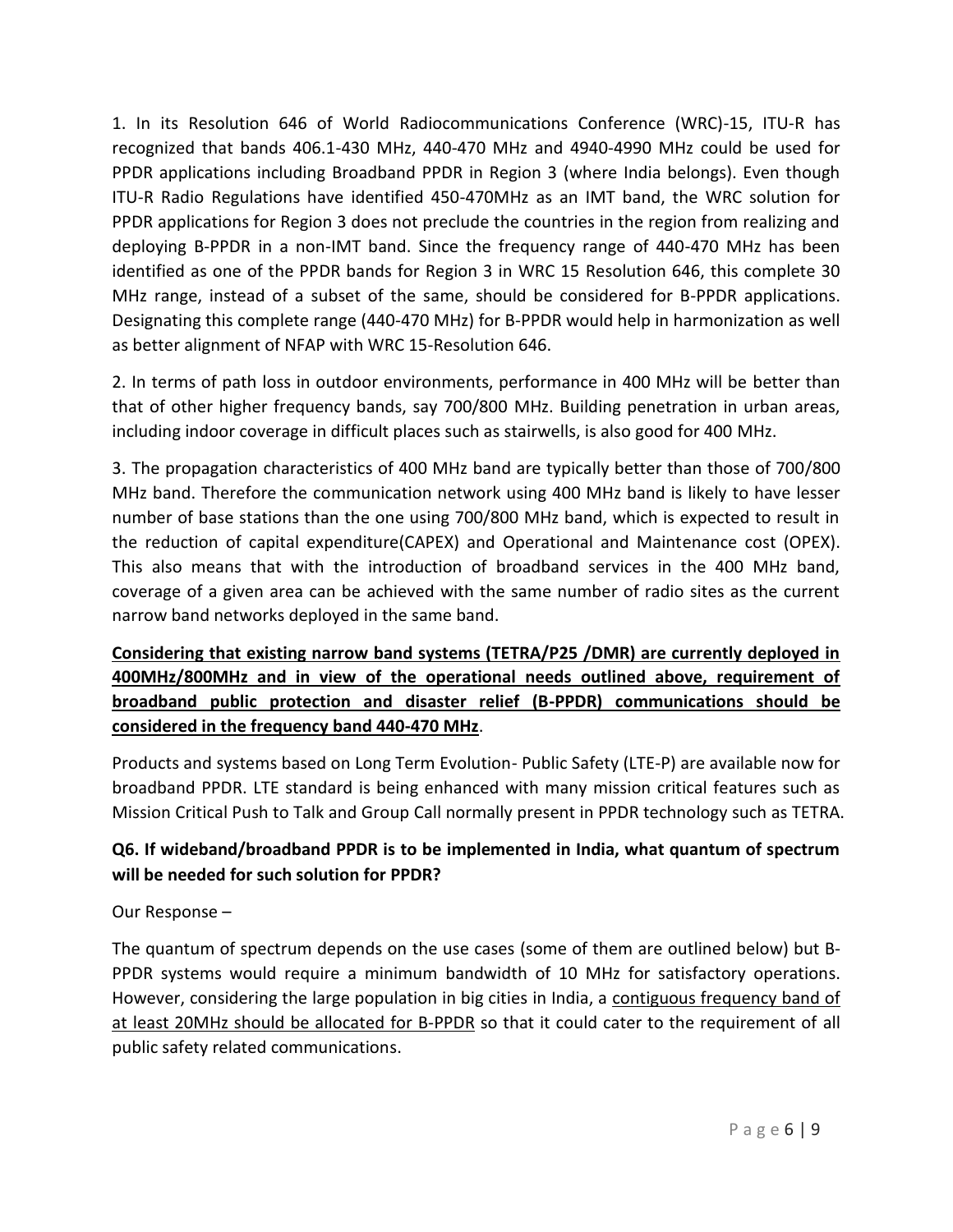Other nations like the US, Canada and South Korea have also allocated 20MHz of bandwidth for B-PPDR. The Federal Communications Commission (FCC) in the United States (US) has designated "758-769/788-799 MHz" as a broadband public safety communication spectrum. Similarly in countries like Canada and South Korea, the government has allocated 2x10 MHz of 700 MHz spectrum for a public-safety broadband network.

The requirement of high speed data and video transmission varies depending on the use cases-

1. **Day to Day police operation**- It involves maintenance of law and order, traffic management including road accidents, building fire, festival scenario etc.

This requires video transfer from accident site or other events. This may require uplinking images and video from incident locations.

2**. Public Events**- It involves police bandobast during pre-planned events such as cricket match, large public rally, congregation of people during various religious and cultural festivals.

This may require perimeter monitoring and sending video streams about situational updates on regular basis for effective monitoring from different points and angles etc.

This requires uplinking many simultaneous video streams and may require high aggregate bandwidth.

3. **Emergency Situations**- It involves riots control, terrorist attacks, major fire events involving large area etc.

This requires high definition video streams from cameras mounted on helmets of police/commandos personnel and rescue/relief vehicles.

Depending on various scenarios outlined, the data rate requirement may vary from 512 Kbps (daily law and order scenario) to 2 Mbps per video stream (for public events/emergency scenarios) for standards definition video. The scenarios 2 and 3 would require multiple video streams to be uplinked to central control room.

Spectral efficiency of a communication system depends on the technology employed. As per the 3GPP standard for LTE-Advanced technology, the expected peak spectral efficiency for downlink transmission with 2X2 MIMO and 64-QAM is ~8 bps/Hz, while the average spectral efficiency is expected to be ~2.4 bps/Hz for the same configuration. Similarly, on the uplink with 1X2 MIMO and 16-QAM, the expected peak spectral efficiency is ~2.8 bps/Hz while the average spectral efficiency is ~1.2 bps/Hz.

Considering the average spectral efficiency for transmission under LTE-A systems, a minimum of 10-20 MHz bandwidth would be required for scenarios 2 and 3 for streaming of multiple video streams from incident sites.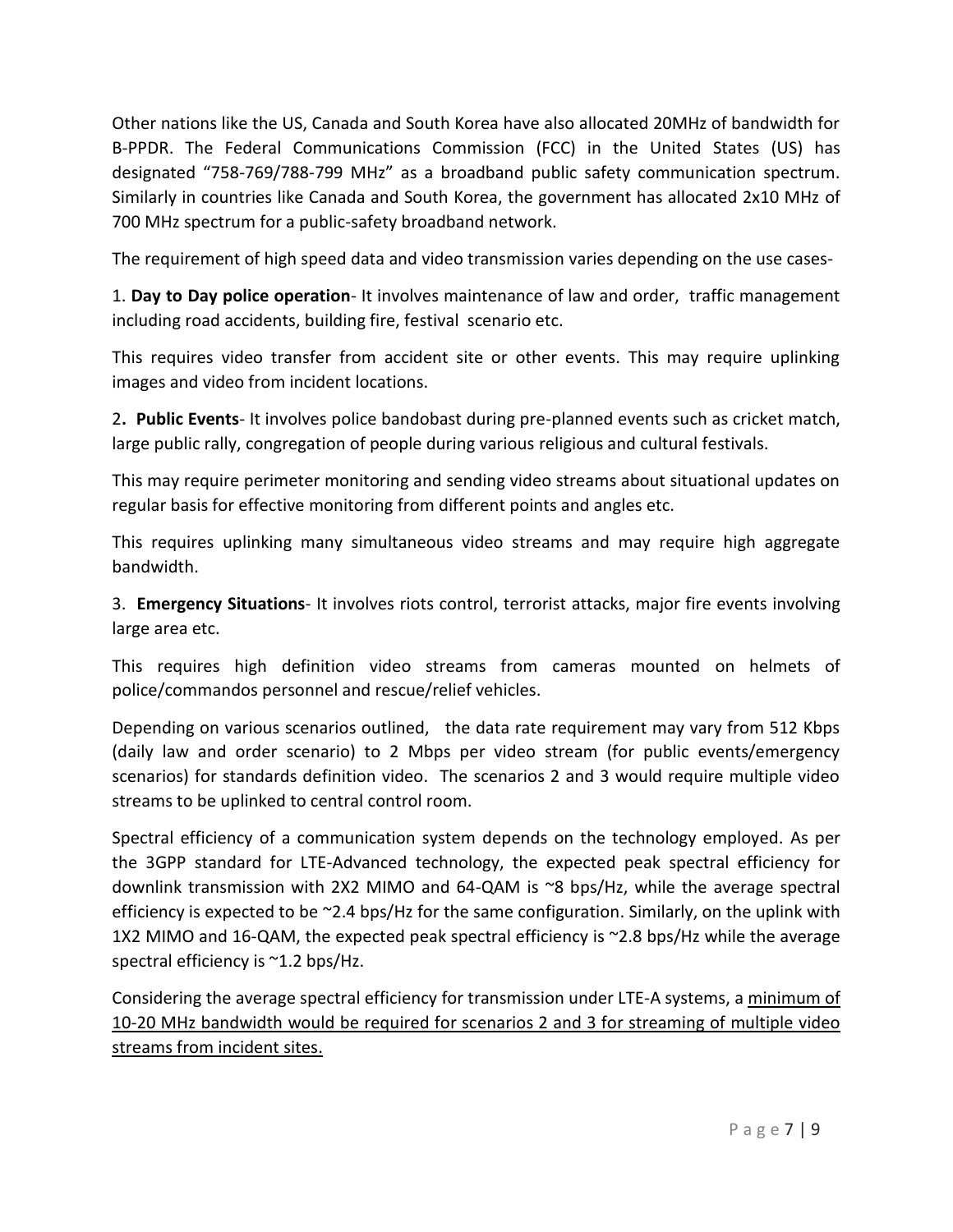#### **Q7. What is the cost and benefits tradeoff envisaged for public protection and disaster relief viz-a-viz commercial value of spectrum?**

Our Response-

The spectrum suggested in our response (440-470 MHz) is not meant for commercial broadband as per ITU-R Region 3 allocation. The benefits by allocating this spectrum and deploying network for security agencies will greatly enhance the entire security apparatus in the country. The significant value that would be created will more than offset any cost including any so called commercial value of spectrum. The other spectrum bands such as 700/800 MHz, though advocated by some industry for B-PPDR, do have commercial usages as well in India and according to us, are not recommended in India.

#### **Q8. Do you suggest any other workable option that can be adopted?**

Our Response –

Please refer to responses to earlier questions. No specific comments to offer.

#### **Q9. Please give your comments on any related matter not covered in this consultation paper.**

Our Response –

The TRAI consultation paper focuses primarily on the city wide operations.

It does not consider Rapidly Deployable scenarios in emergency situations. In emergency scenarios, like Terrorist attacks, commandos of Quick Response Team (QRT) of state police and central police such as National Security Guards (NSG) may use wearable (helmet mounted) broadband communication devices with cameras and the portable base station may be mounted in a command and control vehicle located at some distance away from the site of operation.

Current tactical networks (including systems which are used by Central paramilitary forces such as Central Reserve Police Force (CRPF) deployed in left wing extremist affected areas) provide reliable and secure voice services. But they cannot support broadband applications, such as video surveillance, geo-location or high-speed data exchanges. Instead, their data capabilities are limited to the narrowband range. Rapidly deployable network in a box system with broadband capabilities (such systems are available with LTE-Public Safety version) can be of significant operational use by agencies such as CRPF. The base station is designed to be portable or vehicle-mounted and is integrated with a control center where a team can remotely monitor ongoing public safety operations in a geographical area and an application server which can host a couple of applications such as group call etc.